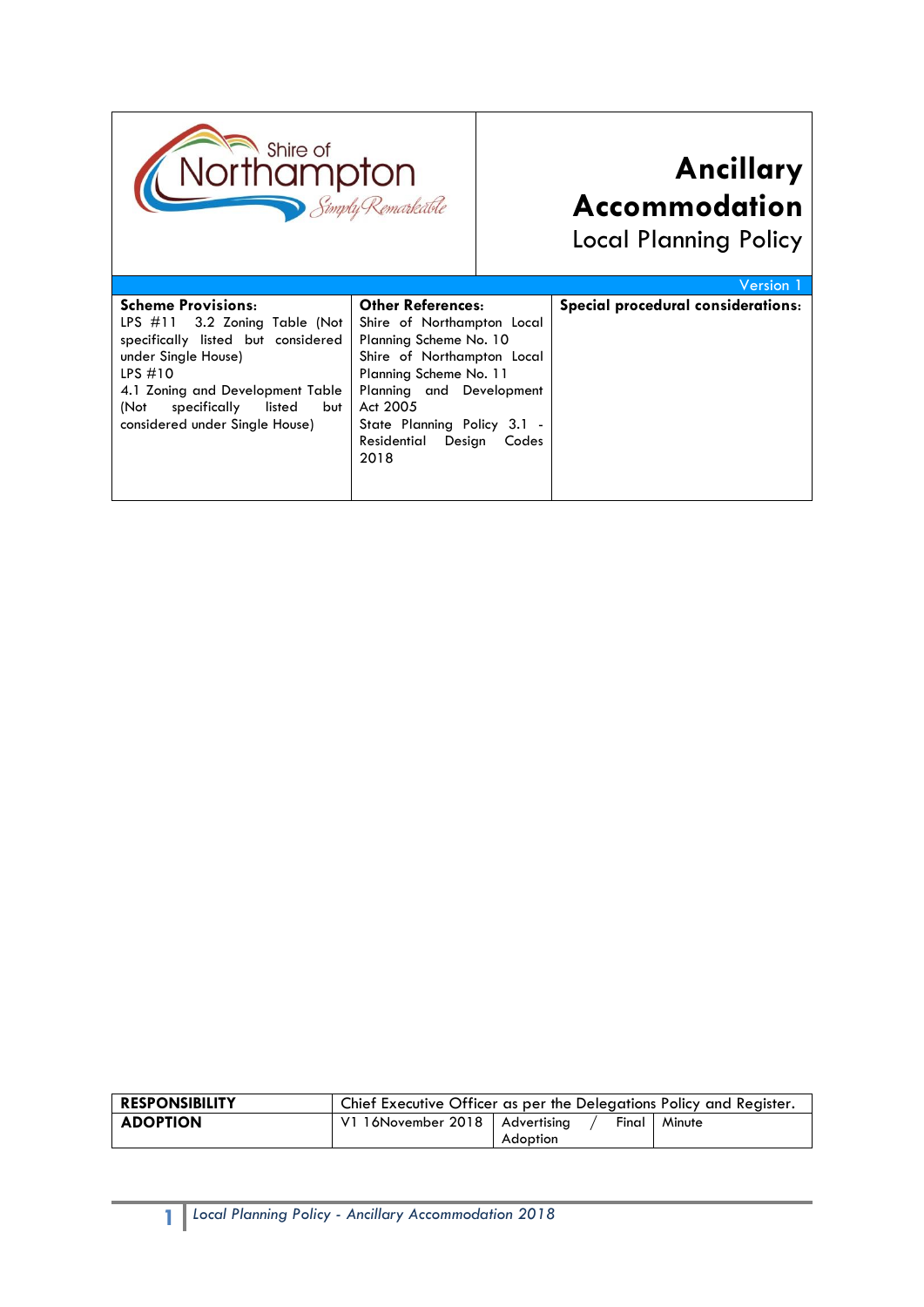## **1.0 CITATION**

This is a local planning policy prepared under the *Planning and Development (Local Planning Schemes) Regulations* 2015 and the *Shire of Northampton Local Planning Schemes: No. 10 - Northampton District*; and *No. 11 - Kalbarri Townsite* ('the Scheme'). It may be cited as the Ancillary Accommodation local planning policy.

The local government may prepare a local planning policy in respect of any matter related to the planning and development of the Scheme area. In making a determination under the Scheme the local government must have regard to each relevant local planning policy to the extent that the policy is consistent with the Scheme.

# **2.0 OBJECTIVE**

- 2.1 To provide a clear definition of what constitutes 'Ancillary Accommodation'.
- 2.2 Ensure that ancillary accommodation is provided, constructed and located in such a way so as to minimise their impact on the amenity of the locality by controlling building size, materials and location.
- 2.3 To ensure that ancillary accommodation is 'ancillary' or 'secondary' to the main house on the property.

### **3.0 POLICY STATEMENT**

### **3.1 Definitions and Permissibility**

a. 'Ancillary Accommodation' is defined in the Residential Design Codes and Scheme as:

*"Self-contained dwelling on the same lot as a single house which may be attached to, integrated with or detached from the single house."*

- b. Ancillary accommodation, or more commonly referred to as a 'granny flat', is a use not specifically listed in *Local Planning Scheme No. 10* or *No. 11*. However it is considered to be a use associated with a Single House and as such will be considered by the local government where a 'Single House' has a 'P' or 'D' use in the zone.
- c. 'Self-contained' is defined in the Building Code of Australia as:

"...a dwelling that includes bathroom, kitchen and laundry facilities."

### **3.2 General Requirements**

- 3.2.1 Where not specifically listed in the Local Planning Scheme, ancillary accommodation will be considered under the use class for a 'Single House' and will require development approval.
- 3.2.2 As ancillary accommodation is an "additional dwelling", applications are to be considered after the completion of the main dwelling, however applications may be determined where the main dwelling and ancillary accommodation are built concurrently.
- 3.2.3 A maximum of one (1) ancillary accommodation dwelling is permissible on any one lot.
- 3.2.4 Ancillary accommodation units can either be attached or detached from the main dwelling, however, when detached the ancillary accommodation unit must be sited within 10 metres from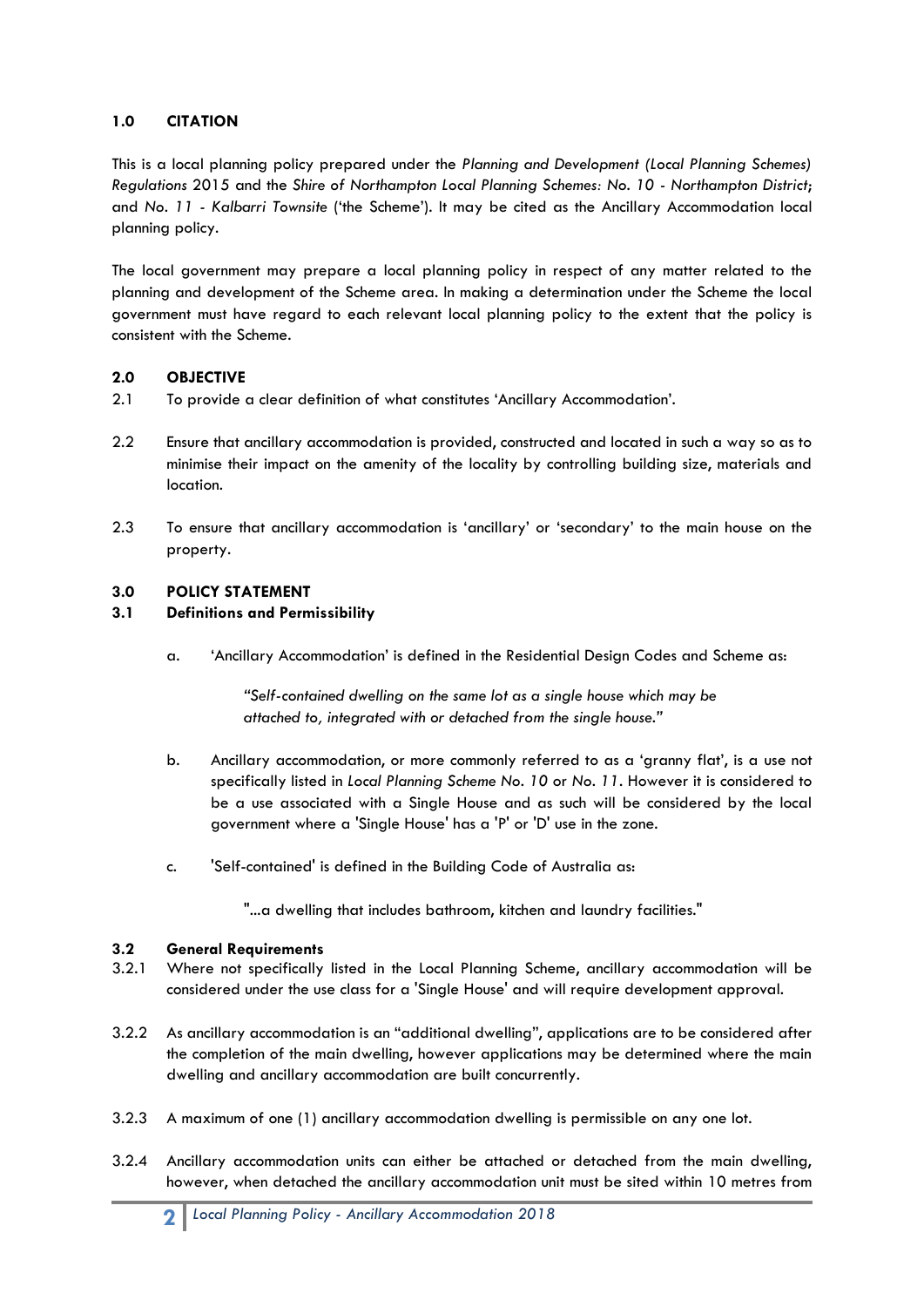the main dwelling on lots less than 4 hectares and 20 metres for those lots greater than 4 hectares in area.

- 3.2.5 To distinguish between Ancillary Accommodation and grouped dwellings, the Council shall generally require that the Ancillary Accommodation is provided in close proximity to the existing residence in order to give the appearance of one development. Common facilities such as use of a common driveway, co-location of private open space and outbuildings will generally be required.
- 3.2.6 In consideration of an application for 'Ancillary Accommodation' the following standards shall apply:

| Zone                       | Maximum Habitable Floor<br>Area | Maximum total roof area<br>(inclusive of verandahs/patios)<br>and carports etc.) |
|----------------------------|---------------------------------|----------------------------------------------------------------------------------|
| Residential R10 and higher | 70 <sub>m²</sub>                | 120m <sup>2</sup>                                                                |
| Residential R5 and lower   | 70 <sub>m²</sub>                | 120m <sup>2</sup>                                                                |
| Rural-Residential          | 70 <sub>m</sub> 2               | 180 <sub>m²</sub>                                                                |
| <b>Rural Smallholdings</b> | 90 <sub>m²</sub>                | 180 <sub>m²</sub>                                                                |
| Rural (smaller than 20ha)  | 90 <sub>m²</sub>                | 180 <sub>m²</sub>                                                                |
| Rural (larger than 20ha)   | 100 <sub>m²</sub>               | 200 <sub>m²</sub>                                                                |

- 3.2.7 Whilst an Ancillary Accommodation building will usually be constructed after that of a single dwelling, there may be instances where a landowner requests that the Ancillary Accommodation be constructed prior to the construction of the single dwelling. This request will only be approved in the following circumstances:
	- a. Council determines that the front façade of the Ancillary Accommodation will not result in an unacceptable loss of visual amenity upon the streetscape;
	- b. Storage of any construction materials for the single dwelling to be screened from view from the street;
	- c. Site, floor and elevations plans for both the Ancillary Accommodation and Single Dwelling are provided and lodged concurrently as an Application for Development Approval;
	- d. The time period between the commencement of construction of the Ancillary Accommodation and the Single Dwelling does not exceed a period of two years;
	- e. The Applicant signs a Statutory Declaration and provides payment of a bond or a bank guarantee, in accordance with the *Shire of Northampton's Local Planning Policy – Development Performance Bonds and Bank Guarantees.*